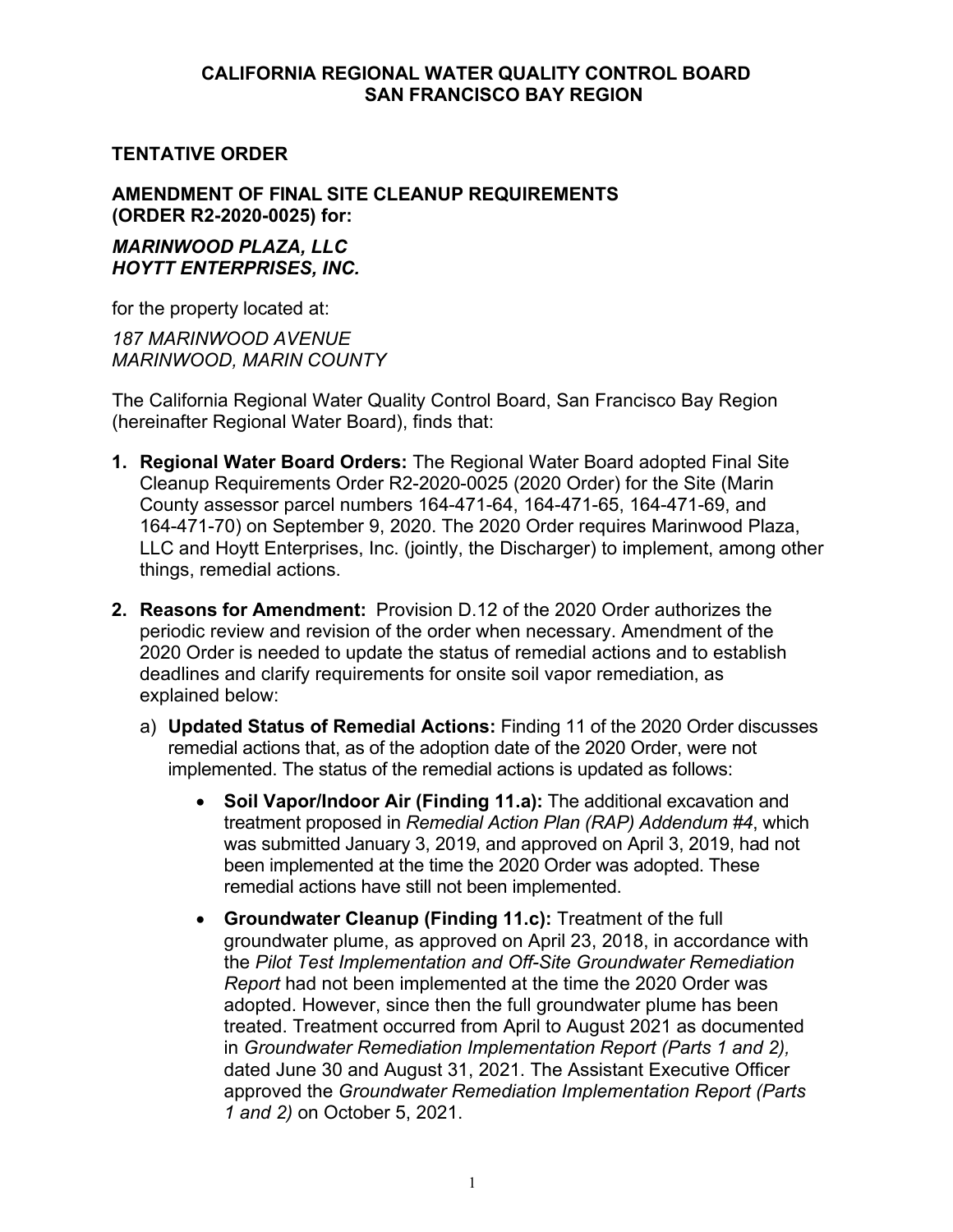- b) **Deadlines for Implementing Onsite Soil Vapor Remediation:** Section B.1 of the 2020 Order requires implementation of the RAP described in Finding 11 of the 2020 Order. This amendment adds a deadline of July 29, 2022, to the 2020 Order for the Discharger to implement and complete the remedial actions set forth in *RAP Addendum #4*. This deadline is consistent with the implementation schedule the Discharger submitted on April 5, 2022, in its First Quarter 2022 Progress Report.
- c) **Deadline and Requirements for Submitting an Implementation Report for Onsite Soil Vapor Remediation**: This amendment adds a task to the 2020 Order to require the Discharger to submit a report under Water Code section 13267 documenting implementation and completion of the remedial actions set forth in *RAP Addendum #4*, and lists what must be included in the report to be acceptable. The report is needed to verify that the remediation has been completed. The burden, including costs, of the report bears a reasonable relationship to the need for the report and the benefits to be obtained from the report. The cost to prepare the report is modest and will ensure that the delayed soil vapor remediation, which has significant community interest, has been satisfactorily completed as necessary to protect human health and the environment.
- **3. Reporting on Onsite Soil Vapor Remediation:** The Discharger must inform the Regional Water Board of remedial activities conducted to implement the onsite soil vapor remediation required by Section B.1 of the 2020 Order in monthly progress reports pursuant to a Water Code 13267 order issued to the Discharger on April 21, 2022. The monthly progress report due on July 30, 2022, must therefore include specific information about the following activities scheduled for July as presented in the First Quarter 2022 Progress Report: pre-excavation soil sampling, excavation, confirmation sampling (and over-excavation if needed), and backfilling.
- **4. Remediation Effectiveness Evaluation Reports:** Task 7 of the 2020 Order requires the Discharger to report on the effectiveness of the remedial actions included in the approved RAP by June 30, 2022, and every year thereafter. Therefore, the report due on June 30, 2022, must evaluate the effectiveness of remedial activities conducted to date, including groundwater treatment, and the cutoff trenches installed to prevent offsite soil vapor migration. The report due on June 30, 2023, must include an evaluation of the effectiveness of soil vapor remediation required by this amendment (in addition to the other remedial actions taken).
- **5. Human Right to Water:** Under Water Code section 106.3, the State of California's policy is that every human being has the right to safe, clean, affordable, and accessible water adequate for human consumption, cooking, and sanitary purposes. (Wat. Code, § 106.3; see also State Water Board Resolution No. 2016- 0010.) The human right to water extends to all Californians, including disadvantaged individuals and groups and communities in rural and urban areas. This order promotes the human right to water by requiring discharges to meet maximum contaminant levels designed to protect human health and ensure that water is safe for domestic use.
- **6. CEQA:** This Order is exempt from the provisions of the California Environmental Quality Act (CEQA) because "CEQA applies only to projects that have the potential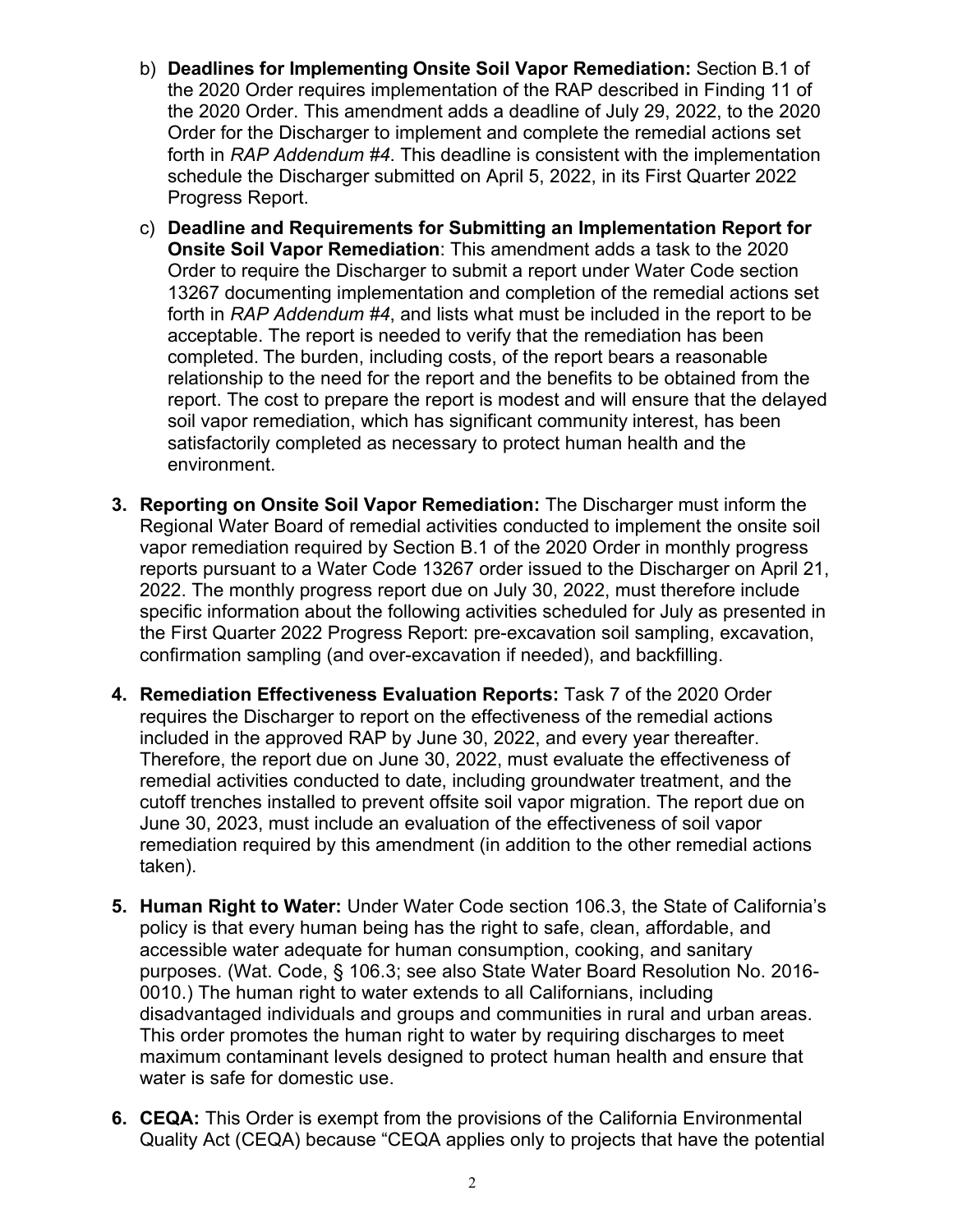for causing a significant effect on the environment." (Cal. Code Regs., tit. 14 § 15061, subd. (b)(3).) Adoption of this Order is intended to support existing site cleanup requirements (see Finding 2) and will have no significant environmental effects.

- **7. Notification:** The Regional Water Board has notified the Discharger and all interested agencies and persons of its intent under Water Code section 13304 to amend site cleanup requirements for the discharge and has provided them with an opportunity to submit written comments.
- **8. Public Hearing**: The Regional Water Board, at a public meeting, heard and considered all comments pertaining to this discharge.

**IT IS HEREBY ORDERED,** pursuant to Water Code sections 13304 and 13267, that Final Site Cleanup Requirements Order R2-2020-0025 shall be amended as follows:

## **A. Section B.1 (Remedial Action Plan and Cleanup Levels; Implement Remedial Action Plan)**

Replace the text "The Discharger shall implement the remedial action plan described in finding 11." with the following:

> The Discharger shall implement and complete the remedial actions set forth in RAP Addendum #4, submitted January 3, 2019, and approved on April 3, 2019, by July 29, 2022.

## **B. New Task 1.c**

Add a new task as follows:

# **1.c. ONSITE SOIL VAPOR REMEDIATION IMPLEMENTATION REPORT**

COMPLIANCE DATE: September 9, 2022

Submit a technical report, acceptable to the Executive Officer, describing the implementation and completion of the onsite soil vapor remediation proposed in RAP Addendum #4. At a minimum, this report shall document the implementation and completion of pre-excavation soil sampling, excavation, confirmation sampling, over-excavation as warranted, backfilling, and soil/groundwater storage and disposal. The report shall also describe these remediation activities and provide documentation that includes figures (showing excavation boundaries, depths, and soil sample locations), laboratory analytical results for samples collected, and records of waste disposal.